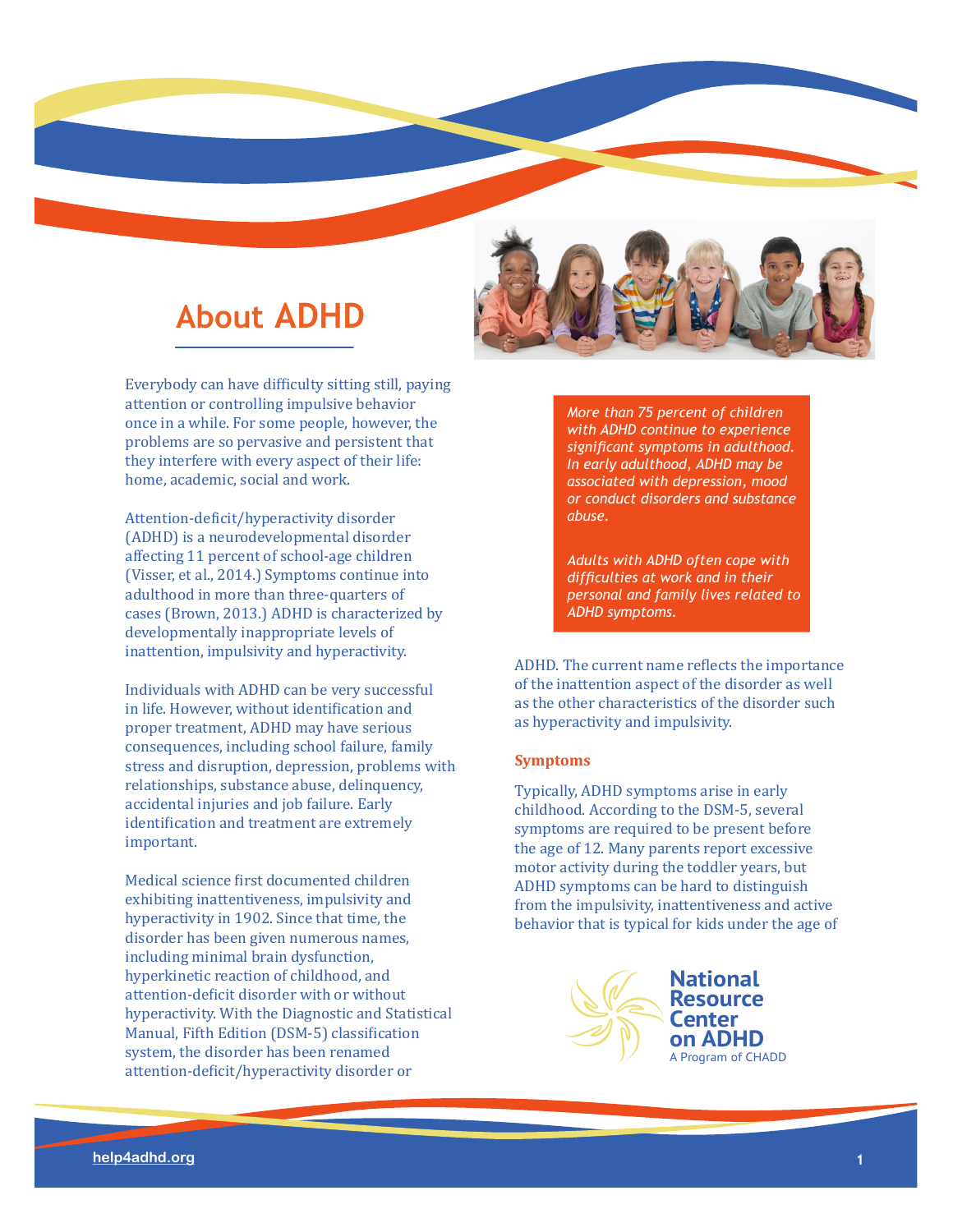four. In making the diagnosis, children should have six or more symptoms of the disorder present; adolescents 17 and older and adults should have at least five of the symptoms present. The DSM-5 lists three presentations of ADHD—Predominantly Inattentive, Hyperactive-Impulsive and Combined. The symptoms for each are adapted and summarized below.

# ADHD predominantly inattentive presentation

- Fails to give close attention to details or makes careless mistakes
- Has difficulty sustaining attention
- Does not appear to listen
- Struggles to follow through with instructions
- Has difficulty with organization
- Avoids or dislikes tasks requiring sustained mental effort
- Loses things
- Is easily distracted
- Is forgetful in daily activities

ADHD predominantly hyperactive-impulsive presentation

- Fidgets with hands or feet or squirms in chair
- Has difficulty remaining seated
- Runs about or climbs excessively in children; extreme restlessness in adults
- Difficulty engaging in activities quietly
- Acts as if driven by a motor; adults will often feel inside as if they are driven by a motor
- Talks excessively
- Blurts out answers before questions have been completed
- Difficulty waiting or taking turns
- Interrupts or intrudes upon others

# ADHD combined presentation

• The individual meets the criteria for both inattention and hyperactive-impulsive ADHD presentations.

These symptoms can change over time, so children may fit different presentations as they get older.

# **Confusing labels for ADHD**

In 1994, the name of the disorder was changed in a way that is confusing for many people.

Since that time all forms of attention deficit disorder are officially called "Attention-Deficit/ Hyperactivity Disorder," regardless of whether the individual has symptoms of hyperactivity or not. Even though these are the official labels, a lot of professionals and lay people still use both terms: ADD and ADHD. Some use those terms to designate the old subtypes; others use ADD just as a shorter way to refer to any presentation.



#### **Severity of symptoms**

As ADHD symptoms affect each person to varying degrees, the DSM-5 now requires professionals diagnosing ADHD to include the severity of the disorder. How severe the disorder is can change with the presentation during a person's lifetime. Clinicians can designate the severity of ADHD as "mild," "moderate" or "severe" under the criteria in the DSM-5.

Mild: Few symptoms beyond the required number for diagnosis are present, and symptoms result in minor impairment in social, school or work settings.

Moderate: Symptoms or functional impairment between "mild" and "severe" are present.

Severe: Many symptoms are present beyond the number needed to make a diagnosis; several symptoms are particularly severe; or symptoms result in marked impairment in social, school or work settings. As individuals age, their symptoms may lessen, change or take different forms. Adults who retain some of the symptoms of childhood ADHD, but not all, can be diagnosed as having ADHD in partial remission.

# **ADHD throughout the lifespan**

Children with ADHD often experience delays in independent functioning and may behave younger than their peers. Many children affected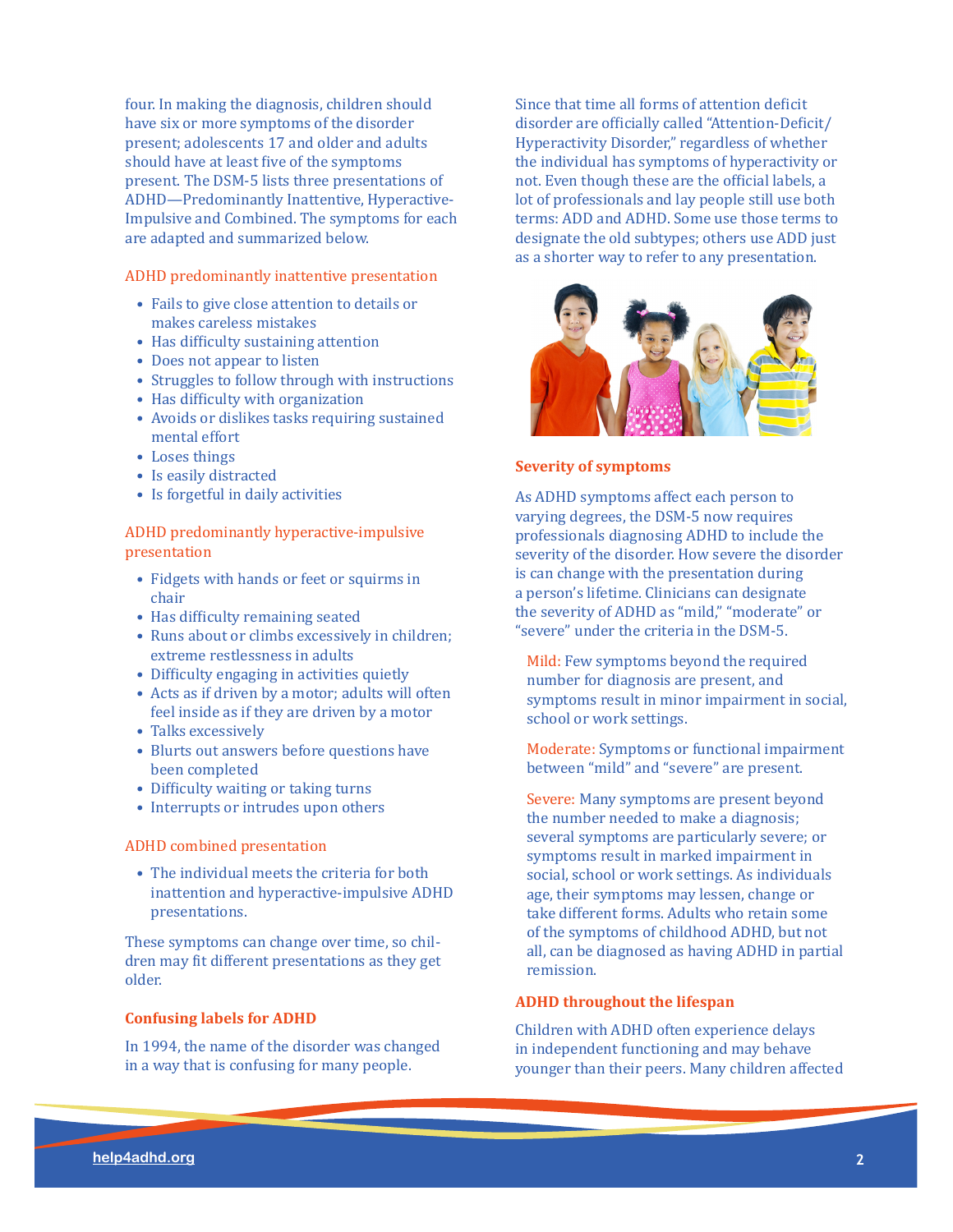by ADHD can also have mild delays in language, motor skills or social development that are not part of ADHD but often co-occur. They tend to have low frustration tolerance, difficulty controlling their emotions and often experience mood swings.

Children with ADHD are at risk for potentially serious problems in adolescence and adulthood: academic failure or delays, driving problems, difficulties with peers and social situations, risky sexual behavior, and substance abuse. There may be more severe negative behaviors with co-existing conditions such as oppositional defiant disorder or conduct disorder. Adolescent girls with ADHD are also more prone to eating disorders than boys. As noted above, ADHD persists from childhood to adolescence in the vast majority of cases (50–80 percent), although the hyperactivity may lessen over time.



Teens with ADHD present a special challenge. During these years, academic and life demands increase. At the same time, these kids face typical adolescent issues such as emerging sexuality, establishing independence, dealing with peer pressure and the challenges of driving.

More than 75 percent of children with ADHD continue to experience significant symptoms in adulthood. In early adulthood, ADHD may be associated with depression, mood or conduct disorders and substance abuse. Adults with ADHD often cope with difficulties at work and in their personal and family lives related to ADHD symptoms. Many have inconsistent performance at work or in their careers; have difficulties with day-to-day responsibilities; experience relationship problems; and may have chronic feelings of frustration, guilt or blame. Individuals with ADHD may also have difficulties with maintaining attention, executive function

and working memory. Recently, deficits in executive function have emerged as key factors affecting academic and career success. Executive function is the brain's ability to prioritize and manage thoughts and actions. This ability permits individuals to consider the long-term consequences of their actions and guide their behavior across time more effectively. Individuals who have issues with executive functioning may have difficulties completing tasks or may forget important things.

# **Co-occurring Disorders**

More than two-thirds of children with ADHD have at least one other co-existing condition. Any disorder can co-exist with ADHD, but certain disorders seem to occur more often. These disorders include oppositional defiant and conduct disorders, anxiety, depression, tic disorders or Tourette syndrome, substance abuse, sleep disorders and learning disabilities. When co-existing conditions are present, academic and behavioral problems, as well as emotional issues, may be more complex.

These co-occurring disorders can continue throughout a person's life. A thorough diagnosis and treatment plan that takes into account all of the symptoms present is essential.

#### **Causes**

Despite multiple studies, researchers have yet to determine the exact causes of ADHD. However, scientists have discovered a strong genetic link since ADHD can run in families. More than 20 genetic studies have shown evidence that ADHD is strongly inherited. Yet ADHD is a complex disorder, which is the result of multiple interacting genes. (Cortese, 2012.)

Other factors in the environment may increase the likelihood of having ADHD:

- exposure to lead or pesticides in early childhood
- premature birth or low birth weight
- brain injury

Scientists continue to study the exact relationship of ADHD to environmental factors, but point out that there is no single cause that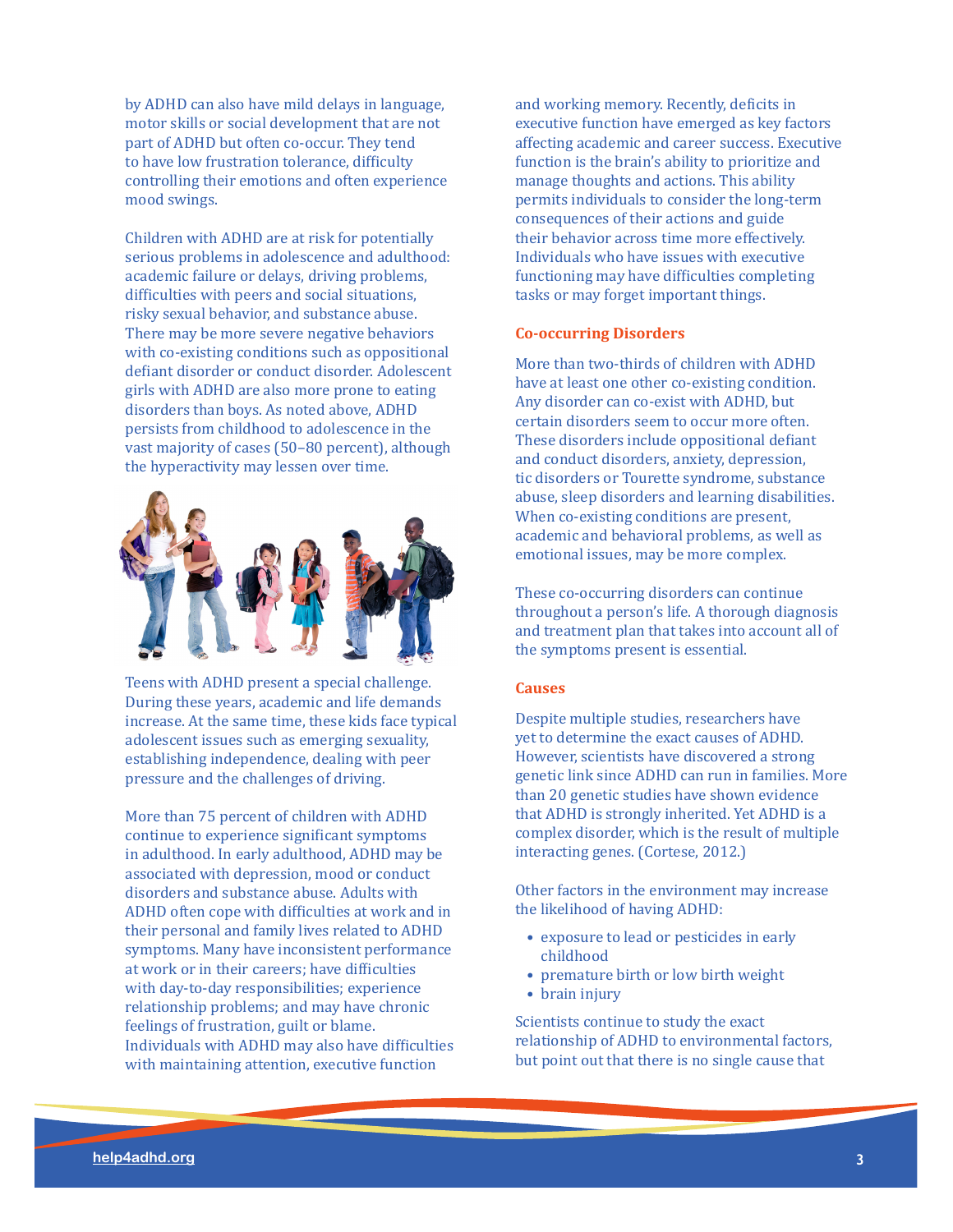explains all cases of ADHD and that many factors may play a part.

Previously, scientists believed that maternal stress and smoking during pregnancy could increase the risk for ADHD, but emerging evidence is starting to question this belief (Thapar, 2013.) However, further research is needed to determine if there is a link or not.

The following factors are NOT known causes, but can make ADHD symptoms worse for some children:

- watching too much television
- eating sugar
- family stress (poverty, family conflict)
- traumatic experiences

ADHD symptoms, themselves, may contribute to family conflict. Even though family stress does not cause ADHD, it can change the way the ADHD presents itself and result in additional problems such as antisocial behavior (Langley, Fowler et al., 2010.)

Problems in parenting or parenting styles may make ADHD better or worse, but these do not cause the disorder. ADHD is clearly a neurodevelopmental disorder. Currently research is underway to better define the areas and pathways that are involved.

## **Diagnosis**

There is no single test to diagnose ADHD. Therefore, a comprehensive evaluation is necessary to establish a diagnosis, rule out other causes, and determine the presence or absence of co-existing conditions. Such an evaluation requires time and effort and should include a careful history and a clinical assessment of the individual's academic, social, and emotional functioning and developmental level.

There are several types of professionals who can diagnose ADHD, including clinical psychologists, clinical social workers, nurse practitioners, neurologists, psychiatrists and pediatricians. Regardless of who does the evaluation, the use of the DSM-5 diagnostic criteria for ADHD is necessary.



Determining if a child has ADHD is a complex process. Many biological and psychological problems can contribute to symptoms similar to those exhibited by children with ADHD. For example, anxiety, depression and certain types of learning disabilities may cause similar symptoms. In some cases, these other conditions may actually be the primary diagnosis; in others, these conditions may co-exist with ADHD. A thorough history should be taken from the parents and teachers, and when appropriate, from the child. Checklists for rating ADHD symptoms and ruling out other disabilities are often used by clinicians; these instruments factor in age-appropriate behaviors and show when symptoms are extreme for the child's developmental level.

For adults, diagnosis also involves gathering information from multiple sources, which can include ADHD symptom checklists, standardized behavior rating scales, a detailed history of past and current functioning, and information obtained from family members or significant others who know the person well. ADHD cannot be diagnosed accurately just from brief office observations or just by talking to the person. The person may not always exhibit the symptoms of ADHD in the office, and the diagnostician needs to take a thorough history of the individual's life. A diagnosis of ADHD must include consideration of the possible presence of co-occurring conditions.

As part of the evaluation, a physician should conduct a thorough examination, including assessment of hearing and vision to rule out other medical problems that may be causing symptoms similar to ADHD. In rare cases, persons with ADHD may also have a thyroid dysfunction. Diagnosing ADHD in an adult requires an evaluation of the history of childhood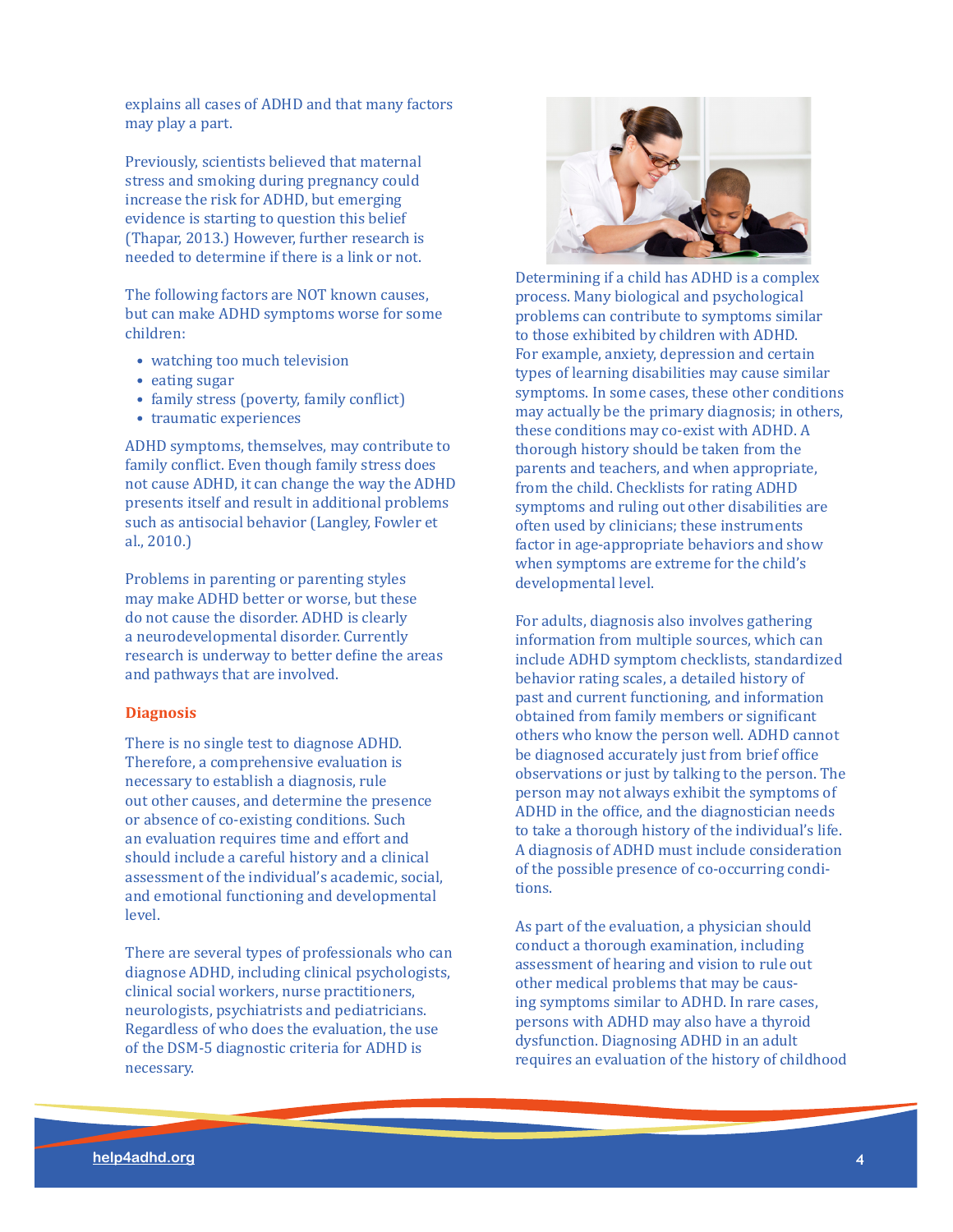problems in behavior and academic domains, as well as examination of current symptoms and coping strategies.

# **Treatment**

# **Treatment in children with ADHD**

ADHD in children often requires a comprehensive approach to treatment that includes the following:

- Parent and child education about diagnosis and treatment
- Parent training in behavior management techniques
- Medication
- School programming and supports
- Child and family therapy to address personal and/or family stress concerns

Treatment should be tailored to the unique needs of each child and family. Research from the landmark NIMH Multimodal Treatment Study of ADHD showed significant improvement in behavior at home and school in children with ADHD who received carefully monitored medication in combination with behavioral treatment. These children also showed better relationships with their classmates and family than did children receiving this combination of treatment (Hinshaw, et al., 2015.) Further research confirms that combining behavioral and stimulant treatments are more effective than either treatment alone (Smith & Shapiro, 2015.)

# **Medication**

Psychostimulants are the most widely used class of medication for the management of ADHD related symptoms. Approximately 70 to 80 percent of children with ADHD respond positively to psychostimulant medications (MTA 1999.) Significant academic



improvement is shown by students who take these medications: increases in attention and concentration, compliance and effort on tasks, as well as amount and accuracy of schoolwork, plus decreased activity levels, impulsivity, negative behaviors in social interactions and physical and verbal hostility (Spencer, 1995; Swanson 1993.) These improvements show up clearly in the short term, however, long-term effectiveness is still being studied by researchers (Hinshaw, et al., 2015.) A nonstimulant medication atomoxetine—appears to have similar effects as the stimulants. Antidepressants, antihypertensives and other medications may decrease impulsivity, hyperactivity and aggression. However, each family must weigh the pros and cons of taking medication. Medications may carry the risk of side effects. Physicians need to monitor their patients who take medication for potential side effects, such as mood swings, hypertension, depression and effects on growth.

# **Behavioral interventions**

Behavioral interventions are also a major component of treatment for children who have ADHD. Important strategies include being consistent and using positive reinforcement and teaching problem-solving, communication and self-advocacy skills. Children, especially teenagers, should be actively involved as respected members of the school planning and treatment teams.

School success may require a variety of classroom accommodations and behavioral interventions. Most children with ADHD can be taught in the regular classroom with minor adjustments to the environment. Some children may require special education services. These services may be provided within the regular education classroom or may require a special placement outside of the regular classroom that meets the child's unique learning needs.

# **ADHD treatment for adults**

Adults with ADHD can benefit by identifying the areas of their life that are most impaired by their ADHD and then seeking treatment to address them. Adults with ADHD may benefit from treatment strategies similar to those used to treat ADHD in children, particularly medication and learning to structure their environment. Medications effective for childhood ADHD